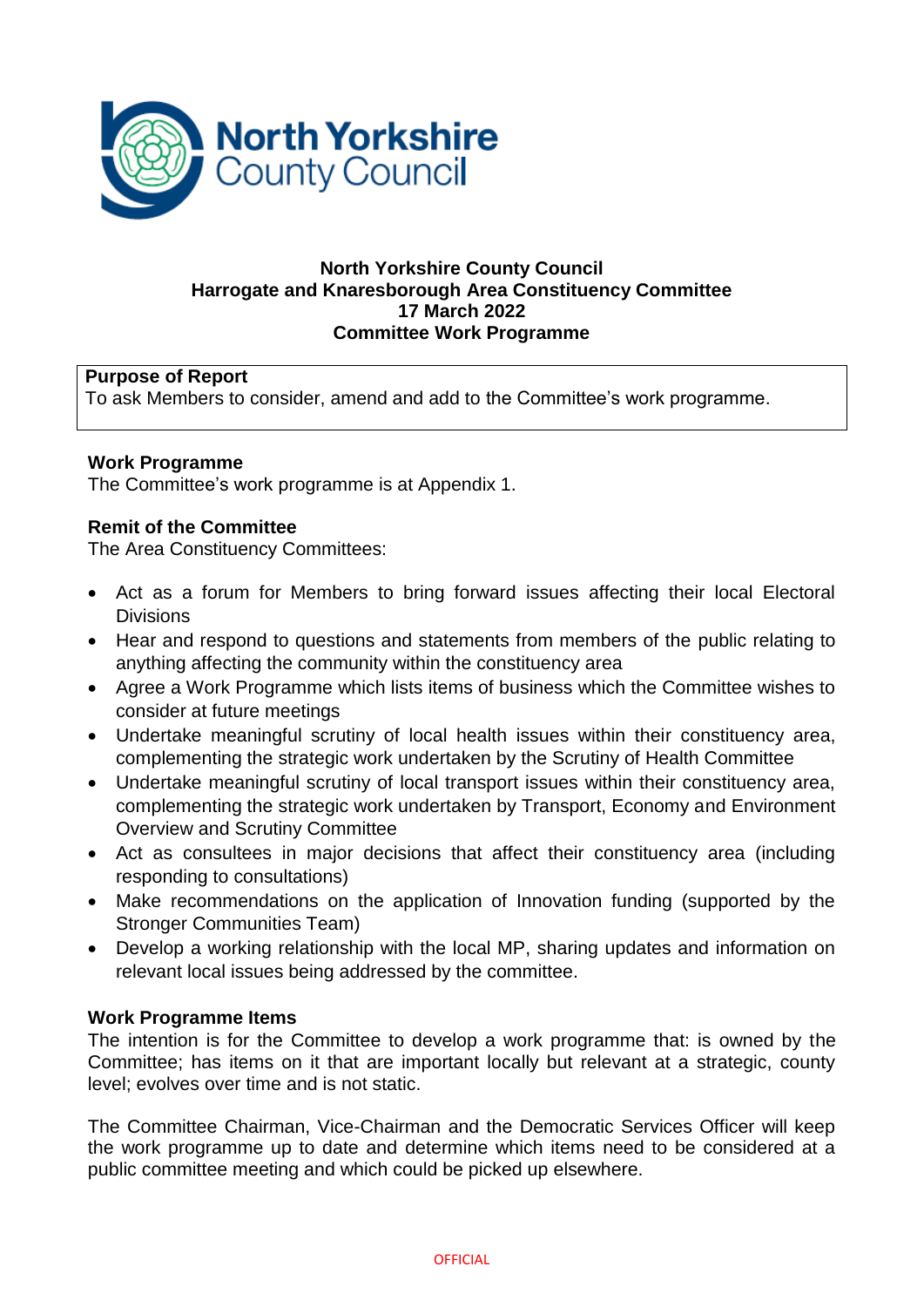Alternative ways of dealing with issues that come to the Committee could include:

- Referral to an officer at the County Council and/or District Council for a response;
- Referral to the Democratic Services Officer to conduct further research to ascertain whether it was appropriate for the committee to review;
- Referral to County Council and/or District Council Overview and Scrutiny;
- Referral to the Chairman and Vice-Chairman to consider, outside of a formal committee meeting;
- Referral to the appropriate Executive Member to consider.

#### **The County Council's Forward Plan**

The County Council publishes a Forward Plan which gives 28 days' notice of key decisions due to be taken. The Forward Plan is published at least once a month and includes:- a description of each matter; details of the decision to be made; consultees; and contact details. Below is a link to the relevant page on the County Council's website, from which the Forward Plan can be viewed. This is provided in case Committee Members wish to refer to the Forward Plan in identifying possible issues for inclusion in this Committee's work programme:- [E \(northyorks.gov.uk\)](https://edemocracy.northyorks.gov.uk/documents/l159/Printed%20plan%20Forward%20Plan%20-%2013%20December%202021%20to%2031%20December%202022.pdf?T=4)

#### **Recommendation**

Members are asked to consider, amend and add to the Committee's work programme.

Ruth Gladstone, Principal Democratic Services Officer North Yorkshire County Council Tel: (01609) 532555 Email: [ruth.gladstone@northyorks.gov.uk](mailto:ruth.gladstone@northyorks.gov.uk)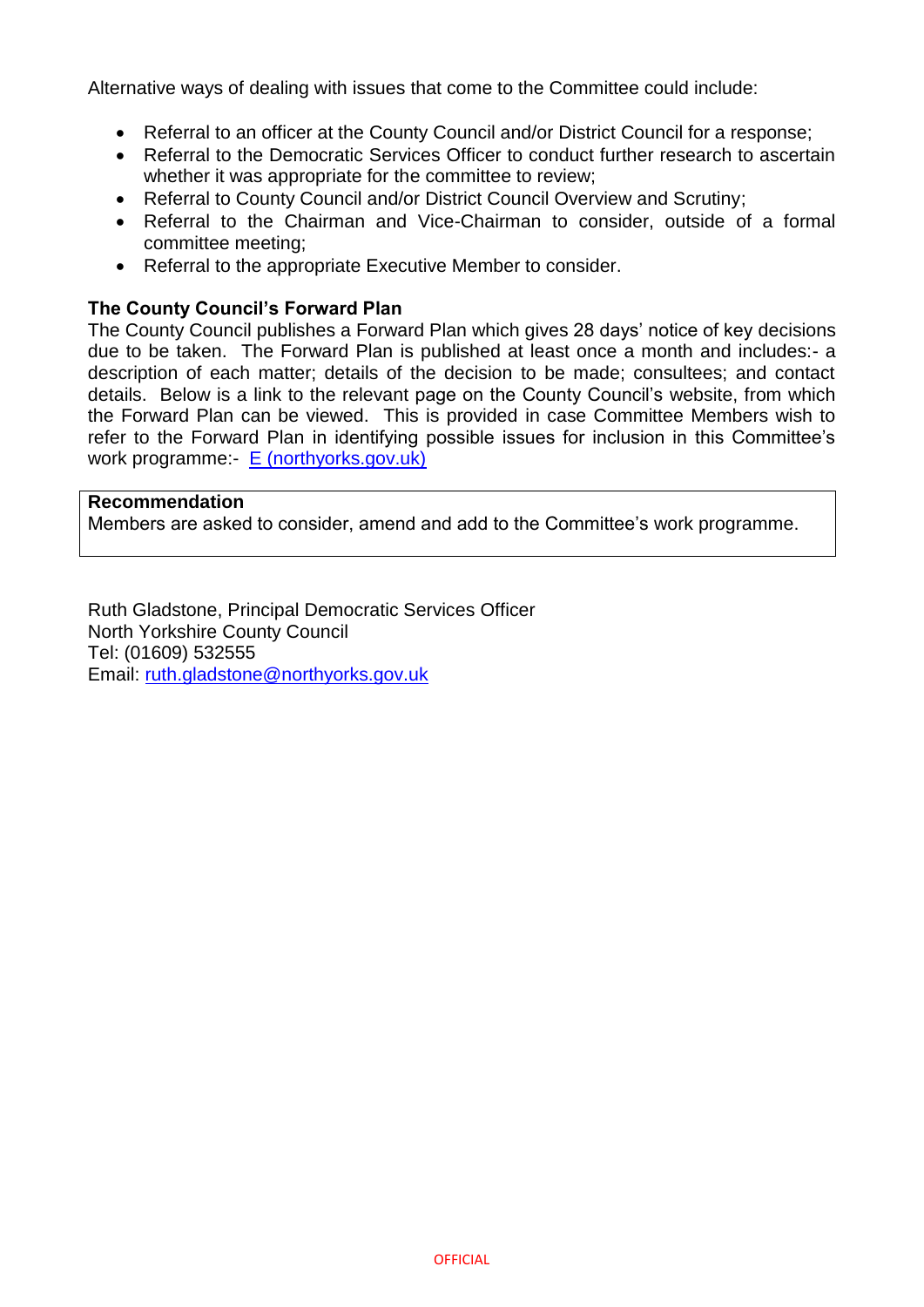**APPENDIX 1**

# **Harrogate and Knaresborough Area Constituency Committee Work Programme**

| Thursday 10 June 2021, 10.00am, Live broadcast remote informal meeting         |                                                                                              |
|--------------------------------------------------------------------------------|----------------------------------------------------------------------------------------------|
| Economic Recovery following the Pandemic                                       | To consider a report and presentation from Matt O'Neill (Assistant Director – Growth,        |
| - Initial Approach                                                             | Planning and Trading Standards).                                                             |
| Stroke Services - Outcome of recent changes                                    | To consider a presentation from Simon Cox (NHS North Yorkshire Clinical Commissioning        |
| made to Stroke Services at Harrogate District                                  | Group).                                                                                      |
| Hospital                                                                       |                                                                                              |
| Hospital Operation Waiting Times - Situation<br>at Harrogate District Hospital | To consider a presentation from Beth Barron (Operational Director for Elective Care, HDFT).  |
| <b>Appointments to Outside Bodies</b>                                          | To consider extending, until May 2022, the appointments made to local bodies by the former   |
|                                                                                | Harrogate Area Committee in June 2017.                                                       |
| Thursday 16 September 2021, 10.00am, Live broadcast remote informal meeting    |                                                                                              |
| North Yorkshire Police, Fire and Crime                                         | To receive a presentation from Mr Philip Allott (Police, Fire and Crime Commissioner).       |
| Commissioner – His Initial Priorities following                                |                                                                                              |
| Election                                                                       |                                                                                              |
| Receipt of Petition "Remove the barriers                                       | To receive and respond to this petition.                                                     |
| blocking Beech Grove and Lancaster Road,                                       |                                                                                              |
| Harrogate and stop this proposed LTN"                                          |                                                                                              |
| Thursday 6 January 2022, 10.00am, Live broadcast remote informal meeting       |                                                                                              |
| County Council Budget 2022/23                                                  | To receive a presentation and discuss the County Council's budget and its implications for   |
|                                                                                | the area covered by the Committee ahead of the meeting of the County Council on 16           |
|                                                                                | February 2022.                                                                               |
| Schools, Educational Achievement and                                           | To consider an annual report about schools, educational achievement and finance, to          |
| Finance                                                                        | include attainment data, the landscape regarding organisational status/school places, school |
|                                                                                | finances, and the position in relation to exclusions.                                        |
| <b>Healthy Eating</b>                                                          | To consider the work of the Public Health and Healthy Schools teams in the County Council    |
|                                                                                | to improve nutrition and promote a healthy weight in children, young people and families,    |
|                                                                                | and encourage healthy eating in schools and early years settings.                            |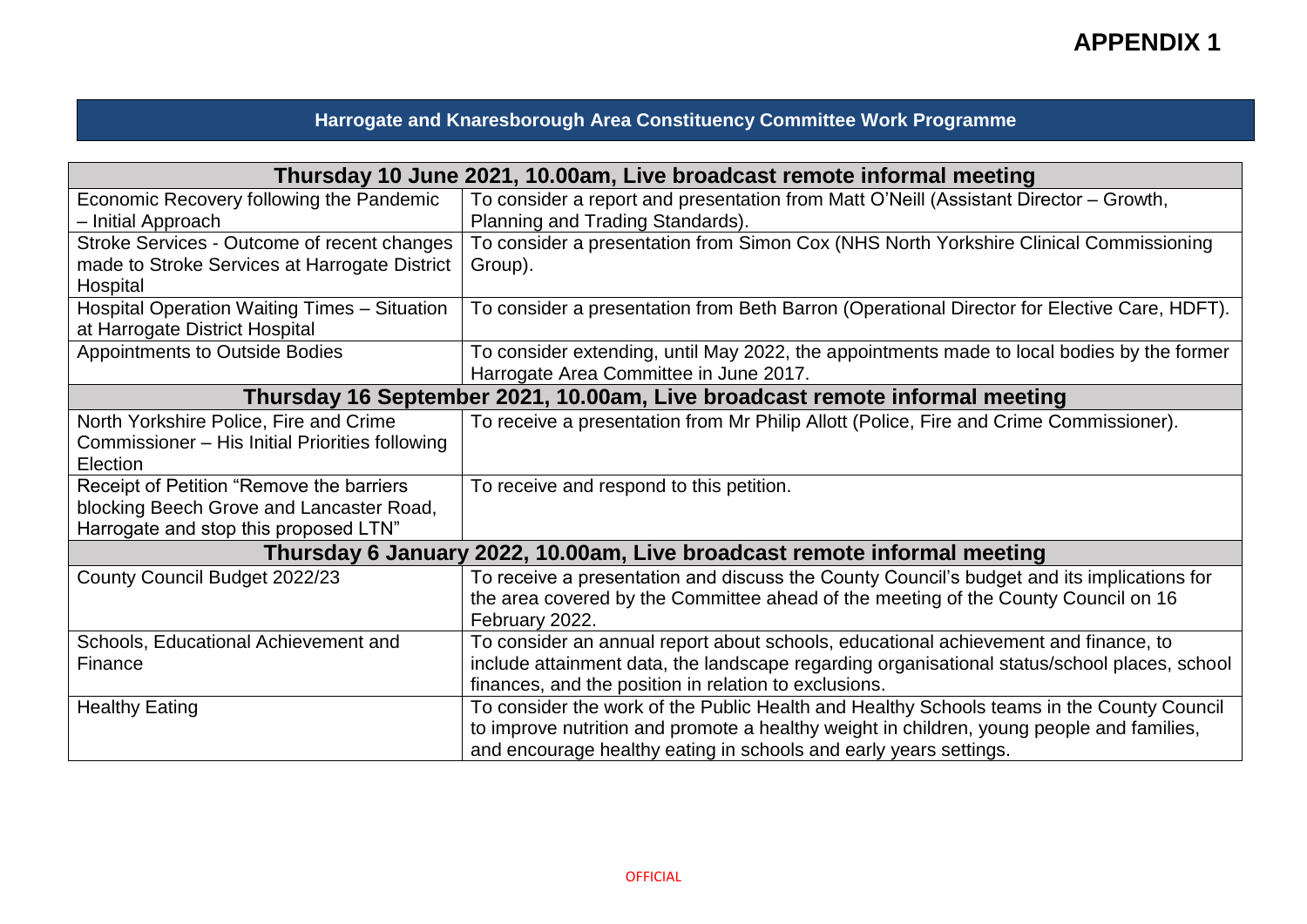| Petition "Stop the Station Gateway Project<br>and the Pedestrianisation of Harrogate's<br>Town Centre" | To receive and respond to this petition.                                                     |  |
|--------------------------------------------------------------------------------------------------------|----------------------------------------------------------------------------------------------|--|
| Footway and Lighting - Kingsley Road/Bogs                                                              | To consider appropriate action in view of Members' concerns about dangers arising from       |  |
| Lane                                                                                                   | delays in the provision of this footway and lighting.                                        |  |
| Thursday 17 March 2022, 10.00am, Live broadcast remote informal meeting                                |                                                                                              |  |
| <b>Stronger Communities and Community</b>                                                              | To provide an update on the Stronger Communities programme and the support provided to       |  |
| Response to COVID19 Update                                                                             | and by local communities in response to the COVID19 pandemic, and an overview of             |  |
|                                                                                                        | progress made in the Harrogate and Knaresborough constituency area.                          |  |
| Car parking at Railway Stations                                                                        | To follow up on the recommendation from the Rural Commission requesting that the County      |  |
|                                                                                                        | Council review car parking spaces at railway stations.                                       |  |
|                                                                                                        |                                                                                              |  |
| <b>County Council Elections 5 May 2022</b>                                                             |                                                                                              |  |
|                                                                                                        |                                                                                              |  |
| <b>Thursday 9 June 2022, 10.00am</b>                                                                   |                                                                                              |  |
| Election of ACC Chairman and Vice-                                                                     |                                                                                              |  |
| Chairman                                                                                               |                                                                                              |  |
| <b>Appointments to Outside Bodies</b>                                                                  | To appoint the County Council's representatives on various local bodies in the Harrogate     |  |
|                                                                                                        | and Knaresborough constituency area. (Written report to be produced by Legal and             |  |
|                                                                                                        | Democratic Services.)                                                                        |  |
| Update from Andrew Jones MP (subject to                                                                | To receive an update from Andrew Jones MP.                                                   |  |
| <b>Parliamentary business)</b>                                                                         |                                                                                              |  |
|                                                                                                        | Thursday 15 September 2022, 10.00am                                                          |  |
| No business has been identified yet for this<br>meeting                                                |                                                                                              |  |
|                                                                                                        | Thursday 24 November 2022, 10.00am                                                           |  |
| Possible item - Follow-up report on the                                                                |                                                                                              |  |
| various recommendations of the Rural                                                                   |                                                                                              |  |
| Commission                                                                                             |                                                                                              |  |
| Thursday 12 January 2023, 2.00pm                                                                       |                                                                                              |  |
| Schools, Educational Achievement and                                                                   | To consider an annual report about schools, educational achievement and finance, to          |  |
| Finance                                                                                                | include attainment data, the landscape regarding organisational status/school places, school |  |
|                                                                                                        | finances, and the position in relation to exclusions                                         |  |
|                                                                                                        |                                                                                              |  |